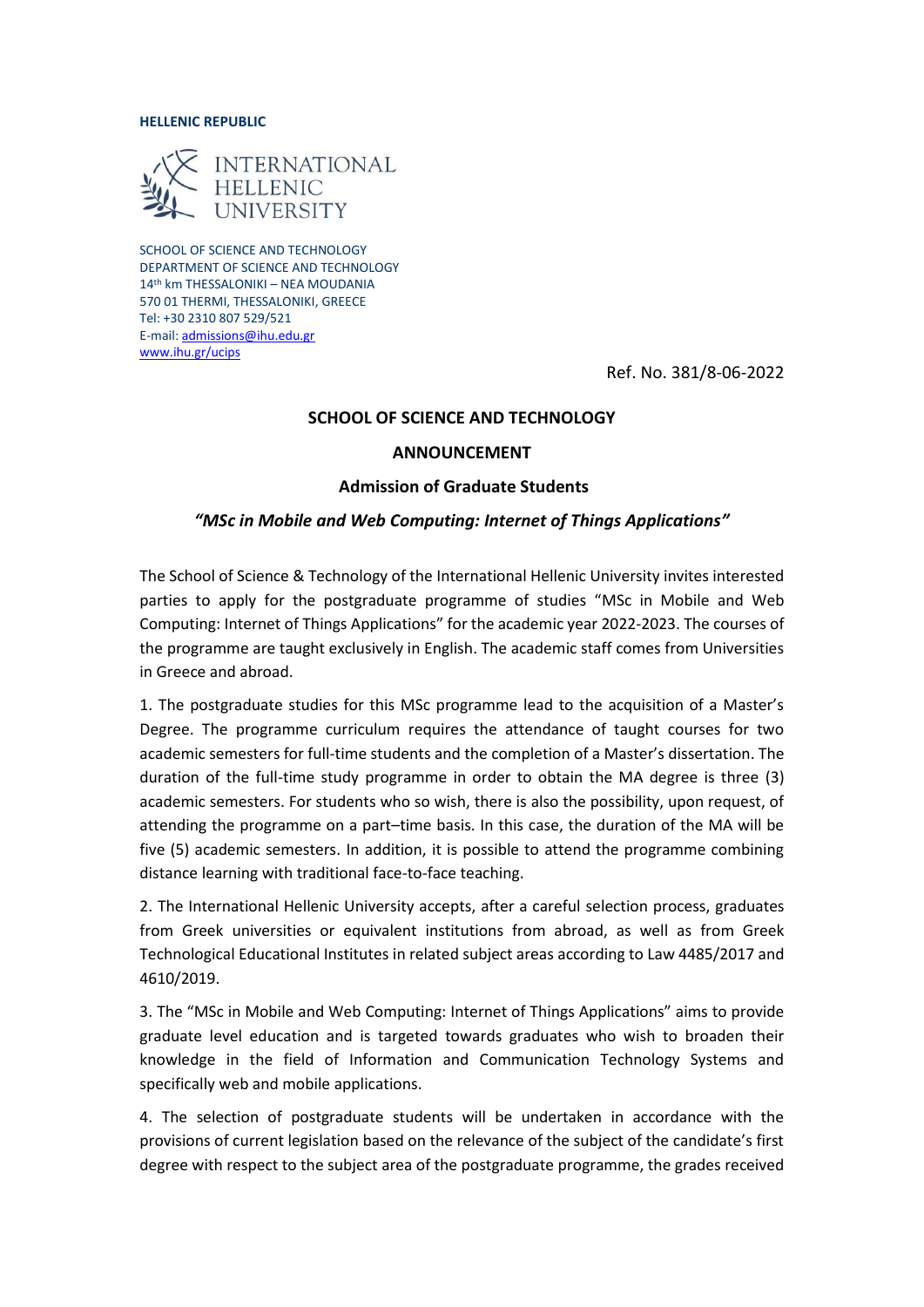in first degree qualifications, the grades received on the thesis and undergraduate courses related to the "MSc in Mobile and Web Computing: Internet of Things Applications", the candidate's certified proficiency in the English language, the candidate's curriculum vitae and recommendation letters.

5. Interested parties are invited to submit an electronic application through <https://apply.ihu.edu.gr/> by September 12<sup>th</sup>, 2022 or until places are filled. Application documentation must include the following:

- Copy of degrees (University degree, other postgraduate degree, etc.). Students that hold an undergraduate degree from a foreign (i.e. other than Greek) university which has not been recognized by the "Hellenic National Recognition and Information Center" (D.O.A.T.A.P. in Greek) will not be eligible to be awarded a postgraduate degree.
- Copy of the transcript of grades all years of undergraduate as well as any postgraduate studies.
- English language knowledge documented with a relevant certificate, corresponding at least to the State Certificate of Language Learning Level B2 or other certificate proving good knowledge of English. Holders of an undergraduate or postgraduate degree at a Foreign University in English are exempt from this obligation.
- At least two (2) recommendation letters. Letters must be signed by faculty members of the candidate's university or by academics from other educational institutions that are familiar with the candidate's academic background. In case of candidates with significant professional experience, they can also submit letters from people in their professional field.
- A detailed curriculum vitae.
- Any other information that, in the opinion of the candidates, would contribute to their more complete evaluation, such as certificates of participation in summer schools, conferences, student exchange programs, IKY scholarships. or other recognized institutions, prizes in competitions, presentations of papers in scientific conferences, proof of participation in research projects, scientific publications, certificates of professional experience, etc.
- A copy of ID or passport.
- A recent passport size photograph

Further information is available from the Secretariat and the Programme Manager of the School of Science & Technology of the International Hellenic University (tel. 0030 2310 807529/521, email[: admissions@ihu.edu.gr](mailto:admissions@ihu.edu.gr) ).

# *Compliance with the General Data Protection Regulation (GDPR) (EE 2016/679)*

*Prospective students who submit an application and the supporting documents, give their consent to the processing of their personal data for the purpose of assessment of their*